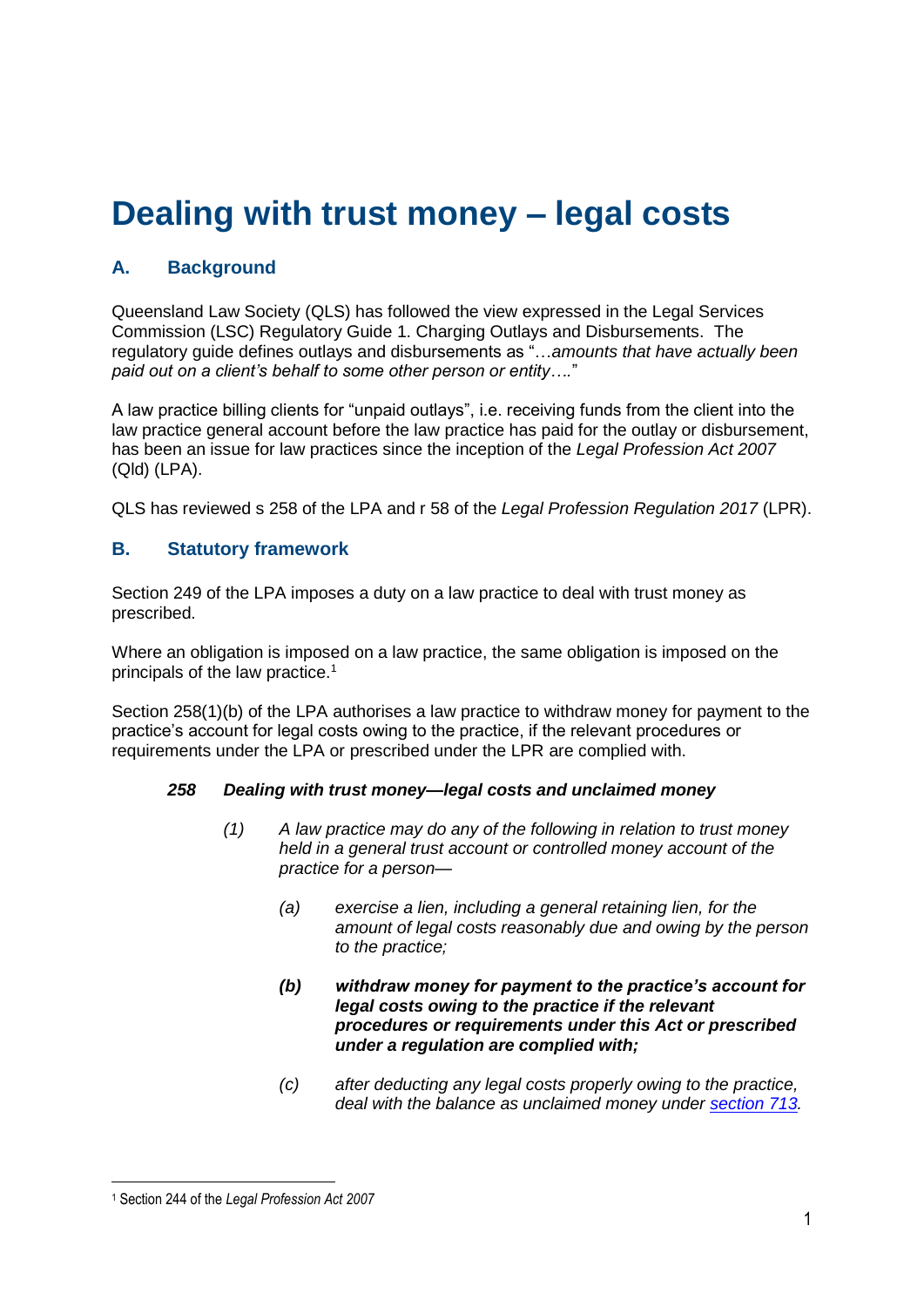*(2) Subsection (1) applies despite any other provision of this part but has effect subject to [part](https://www.legislation.qld.gov.au/view/html/inforce/current/act-2007-024#ch.3-pt.3.4) 3.4.*

Regulation 58 of the LPR prescribes the procedure for the purposes of s 258(1)(b) of the LPA.

#### **58 Procedures and requirements for withdrawing trust money for legal costs[—Act,](https://www.legislation.qld.gov.au/link?version.series.id=164fc9cf-e977-4597-b06d-cc4d9c090a38&doc.id=act-2007-024&date=2022-01-28&type=act) s [258](https://www.legislation.qld.gov.au/link?guid=_99db3eee-e44a-4f6c-ab80-c7c8440aeaaf&id=sec.258&version.series.id=164fc9cf-e977-4597-b06d-cc4d9c090a38&doc.id=act-2007-024&date=2022-01-28&type=act)**

- (1) For [section](https://www.legislation.qld.gov.au/link?guid=_99db3eee-e44a-4f6c-ab80-c7c8440aeaaf&id=sec.258&version.series.id=164fc9cf-e977-4597-b06d-cc4d9c090a38&doc.id=act-2007-024&date=2022-01-28&type=act)  $258(1)(b)$  of the [Act,](https://www.legislation.qld.gov.au/link?version.series.id=164fc9cf-e977-4597-b06d-cc4d9c090a38&doc.id=act-2007-024&date=2022-01-28&type=act) trust money, held in a general trust account or controlled money account of a law practice for a person, may only be withdrawn, for payment of legal costs owing to the practice by the person, in accordance with the procedure set out in subsection (2), (3), (4) or (5).
- (2) The law practice may withdraw the trust money—

(a) if the practice has given the person a bill relating to the money; and

- (b) if—
	- (i) the person has not objected to withdrawal of the money within 7 days after being given the bill; or
	- (ii) the person has objected within 7 days after being given the bill, but has not applied for a costs assessment within 60 days after being given the bill; or
	- (iii) the money otherwise becomes legally payable.
- (3) The law practice may withdraw the trust money, whether or not the law practice has given the person a bill relating to the money, if—
	- (a) the money is withdrawn in accordance with—
		- (i) a costs agreement that complies with the legislation under which it is made and that authorises the withdrawal; or
		- (ii) instructions that have been received by the practice and that authorise the withdrawal; and
	- (b) the practice, before withdrawing the money, gives or sends to the person—
		- (i) a request for payment, referring to the proposed withdrawal; or
		- (ii) a written notice of withdrawal.
- (4) The law practice may withdraw the trust money if—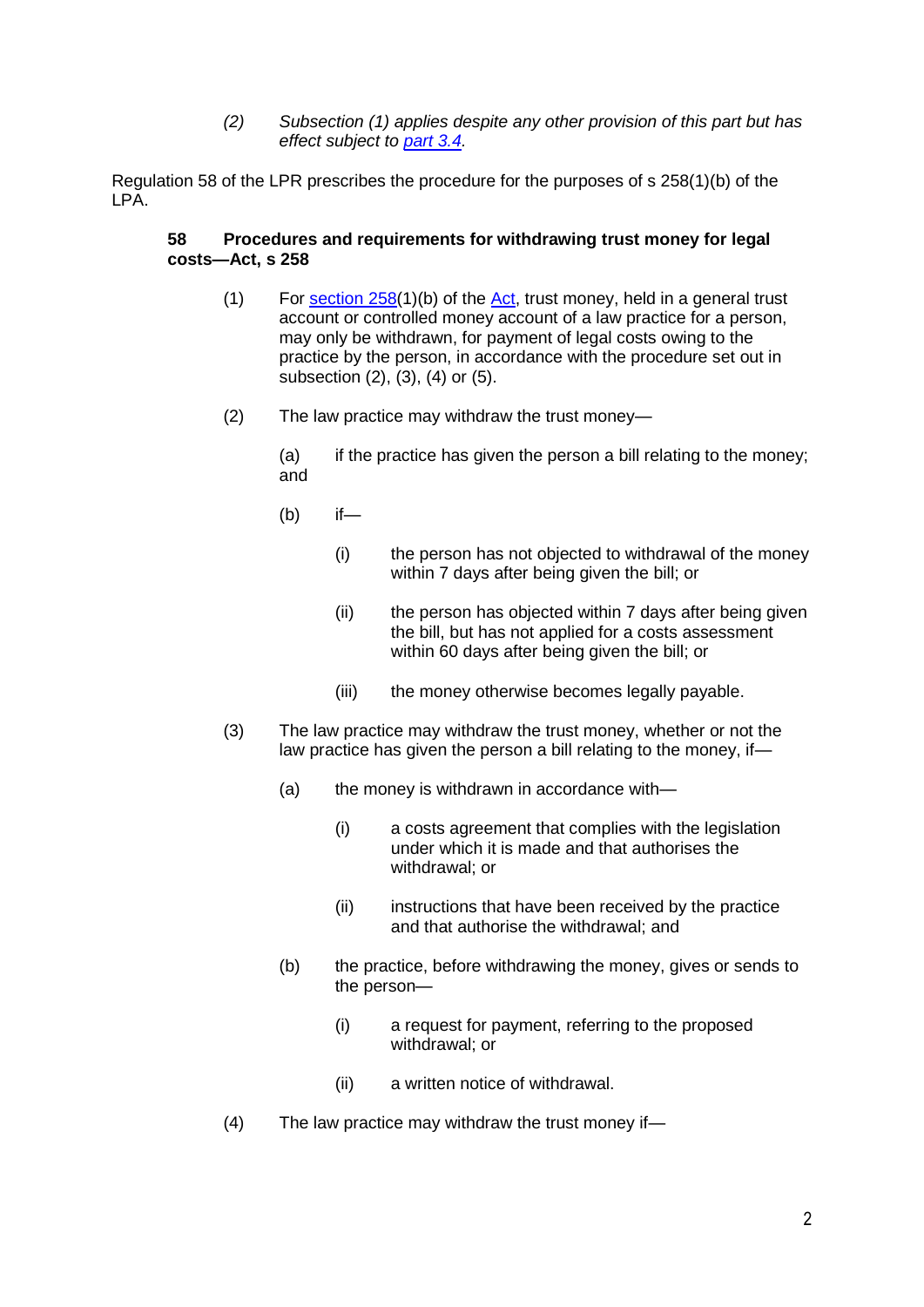- (a) the money is owed to the law practice by way of reimbursement of money already paid by the law practice on behalf of the person; and
- (b) the practice, before withdrawing the money, gives or sends to the person—
	- (i) a request for payment, referring to the proposed withdrawal; or
	- (ii) a written notice of withdrawal.
- (5) If a cost agreement or instruction, mentioned in subsection (3)(a), authorises withdrawal of only part of the money, the remainder of the money may still be withdrawn in accordance with subsection (2) or (4).
- (6) An instruction mentioned in subsection  $(3)(a)(ii)$ 
	- (a) if the instruction is given in writing—must be kept as a permanent record; or
	- (b) otherwise—must be confirmed in writing either before, or within 5 working days after, the law practice withdraws the money and a copy must be kept as a permanent record.
- (7) For the purposes of subsection (4), money is taken to have been paid by the law practice on behalf of the person when the relevant account of the law practice has been debited.

*If a practitioner disburses trust money and fails to comply with regulation 58 or some other enabling provision, an offence under s 249 results."<sup>2</sup>*

## **C. Legal costs**

1

The term legal costs is not defined for the purposes of s 258 of the LPA or the LPR.

Butterworths Concise Australian Legal Dictionary defines "legal costs" as:

*The remuneration and disbursements due to a party or solicitor under a retainer or agreement between a party and a solicitor or under an order of a court or tribunal.*

At common law, "costs" has been held to be the remuneration and disbursements incurred in relation to legal work.<sup>3</sup>

<sup>2</sup> *Legal Services Commissioner v King* [2013] QCAT 260, [58].

<sup>3</sup> *Ex parte Farmer Fertilizers Corp Ltd* (1916) 16 SR (NSW) 645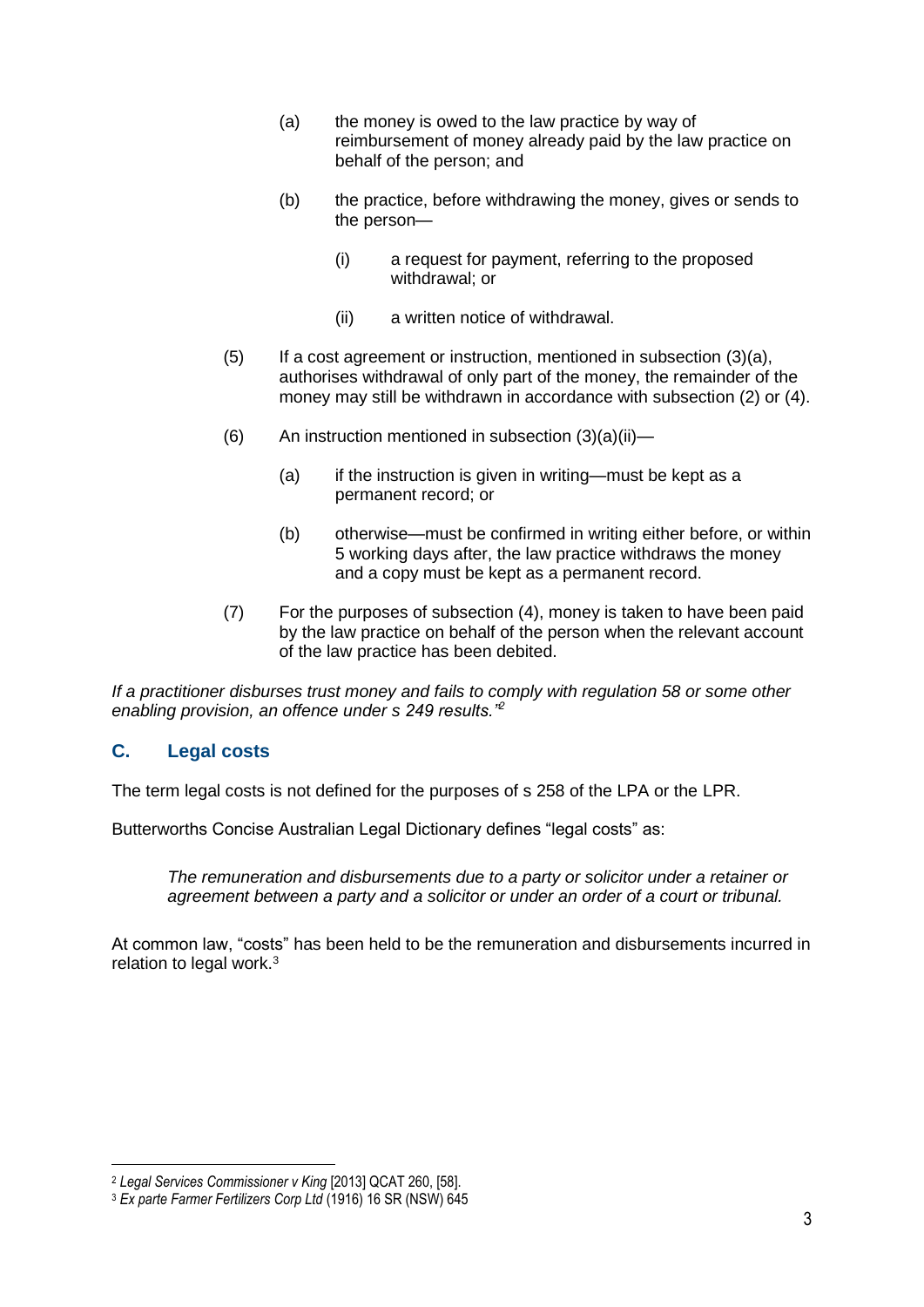# **D. Regulation 58 of the LPR**

## *i. Compliance with r 58(1) of the LPR*

A law practice seeking to withdraw trust money for legal costs owing to the law practice under 258(1)(b) of the LPA, must comply with either r 58 (2), (3), (4), or (5).

If a law practice relies on  $r$  58(3)(a)(ii) to withdraw trust money for legal costs, the law practice must also comply with r 58(6)

If a law practice relies on s 58(4) to withdraw trust money for legal costs, the law practice must also comply with s 58(7).

Once a law practice has complied with any one of r 58 (2), (3), (4) or (5), the law practice is taken to have complied with r 58. When a law practice has complied with r 58 and the money is deposited to its account, they are no longer trust money.

A breach of r 58 is also a breach of s 249 of the LPA. A breach of s 249 is a substantial breach under Part 3.3 (Trust Account Investigations) Investigation Policy.

### *ii. Regulation 58(2) – the giving of a bill*

Regulation 58(2) provides for the withdrawal of trust money for legal costs by a law practice where a bill relating to the money has been given to a person.

A bill, and the giving of the bill must meet the requirements set out in s 330 of the LPA.

A bill must be either a lump sum bill that describes the legal services to which it relates and specifies the total amount of the legal costs or an itemised bill, meaning a bill that describes in detail, how the legal costs are made up in a way that would allow the legal costs to be assessed under the LPA (see s 300 of the LPA definition of lump sum bill and itemised bill).

If  $58(2)(a)$  and either  $58(2)b(i)$ , (ii) or (iii) are met, the law practice is entitled to withdraw the trust money.

*r 58(2) The law practice may withdraw the trust money—*

- *(a) if the practice has given the person a bill relating to the money; and*
- *(b) if—*
	- *(i) the person has not objected to withdrawal of the money within 7 days after being given the bill; or*
	- *(ii) the person has objected within 7 days after being given the bill, but has not applied for a costs assessment within 60 days after being given the bill; or*
	- *(iii) the money otherwise becomes legally payable.*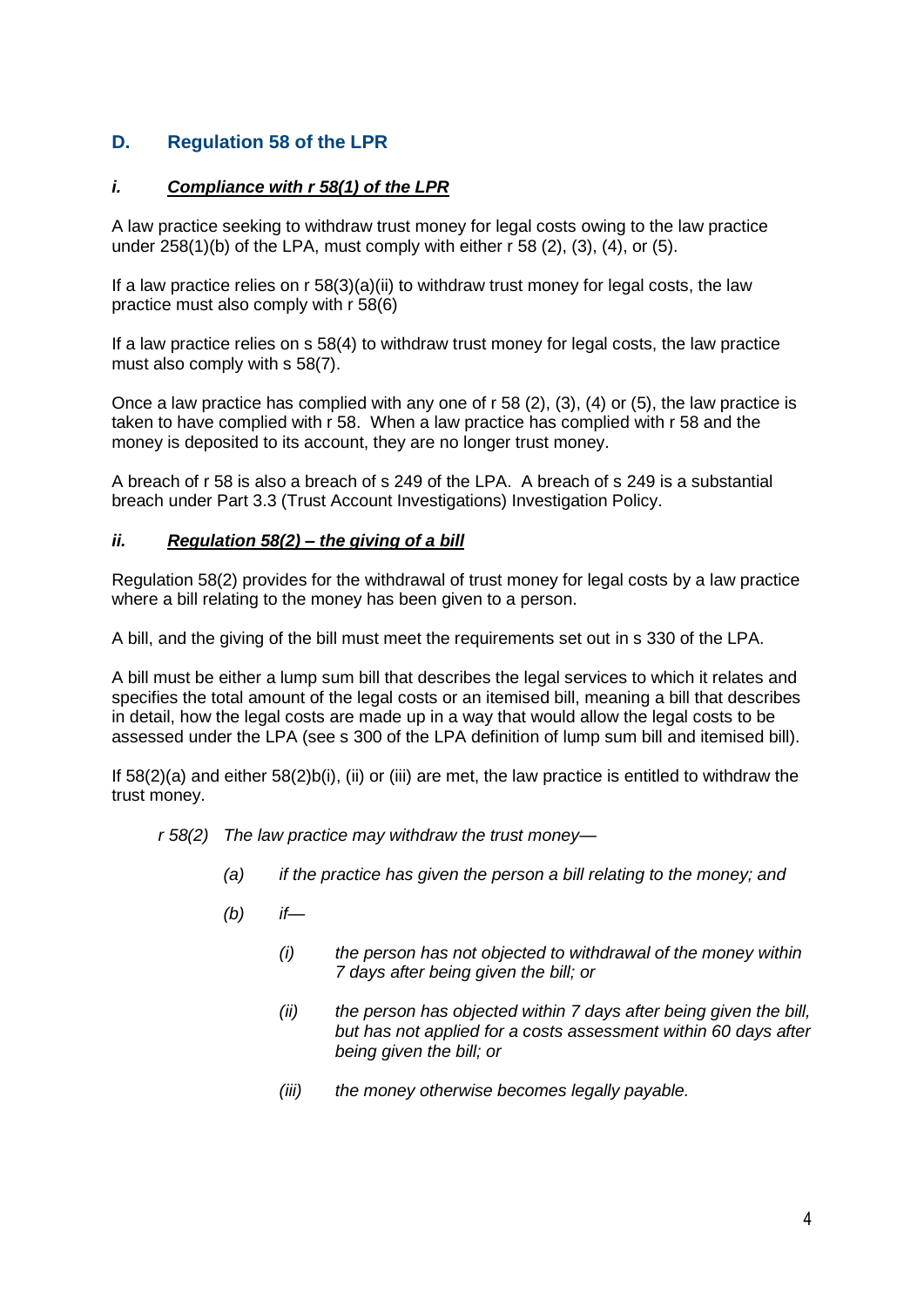#### *Practice Notes*

To rely on r 58(2) a law practice must ensure that the bill only relates to the matter for which the trust money is held.

If the law practice acts for a client on multiple matters, the law practice must ensure the bill relates to trust money held for that client and the matter on which costs are sought.

If a law practice gives a person a bill via electronic communication, the law practice must ensure the client has consented to receiving the bill via electronic communication.

Money becomes otherwise legally payable ( $r$  58(2)(b)(iii)) if the law practice issued a bill that included a written notice of withdrawal or a request for payment referring to the proposed withdrawal. The money would be legally payable under r 58(3) of the LPR. It may be unwise to use this to avoid or get around the 7 days objection period set up at 58(2)(b).

#### *i. Regulation 58(3) – withdrawal of trust money in accordance with a costs agreement or instructions received by the law practice*

R 58(3) provides how a law practice may withdraw trust money whether or not a bill relating to the money has been given.

- *58(3) The law practice may withdraw the trust money, whether or not the law practice has given the person a bill relating to the money, if—*
	- *(a) the money is withdrawn in accordance with—*
		- *(i) a costs agreement that complies with the legislation under which it is made and that authorises the withdrawal; or*
		- *(ii) instructions that have been received by the practice and that authorise the withdrawal; and*
	- *(b) the practice, before withdrawing the money, gives or sends to the person—*
		- *(i) a request for payment, referring to the proposed withdrawal; or*
		- *(ii) a written notice of withdrawal.*

The following must be satisfied to comply with r 58(3):

#### *a. Costs agreement r 58(3)(a)(i) and 53(3)(b)(i) or (ii)*

A law practice may withdraw trust money for legal costs if a costs agreement that complies with the legislation under which it is made authorises the withdrawal of trust money for legal costs. In most cases the legislation will be the LPA.

If a law practice relies on  $r$  58(3)(a)(i) in relation to a costs agreement, the law practice must ensure that before withdrawing the trust money, the law practice gives or sends the person, a request for payment, referring to the proposed withdrawal or a written notice of withdrawal (r *53(3)(b)(i) or (ii)).*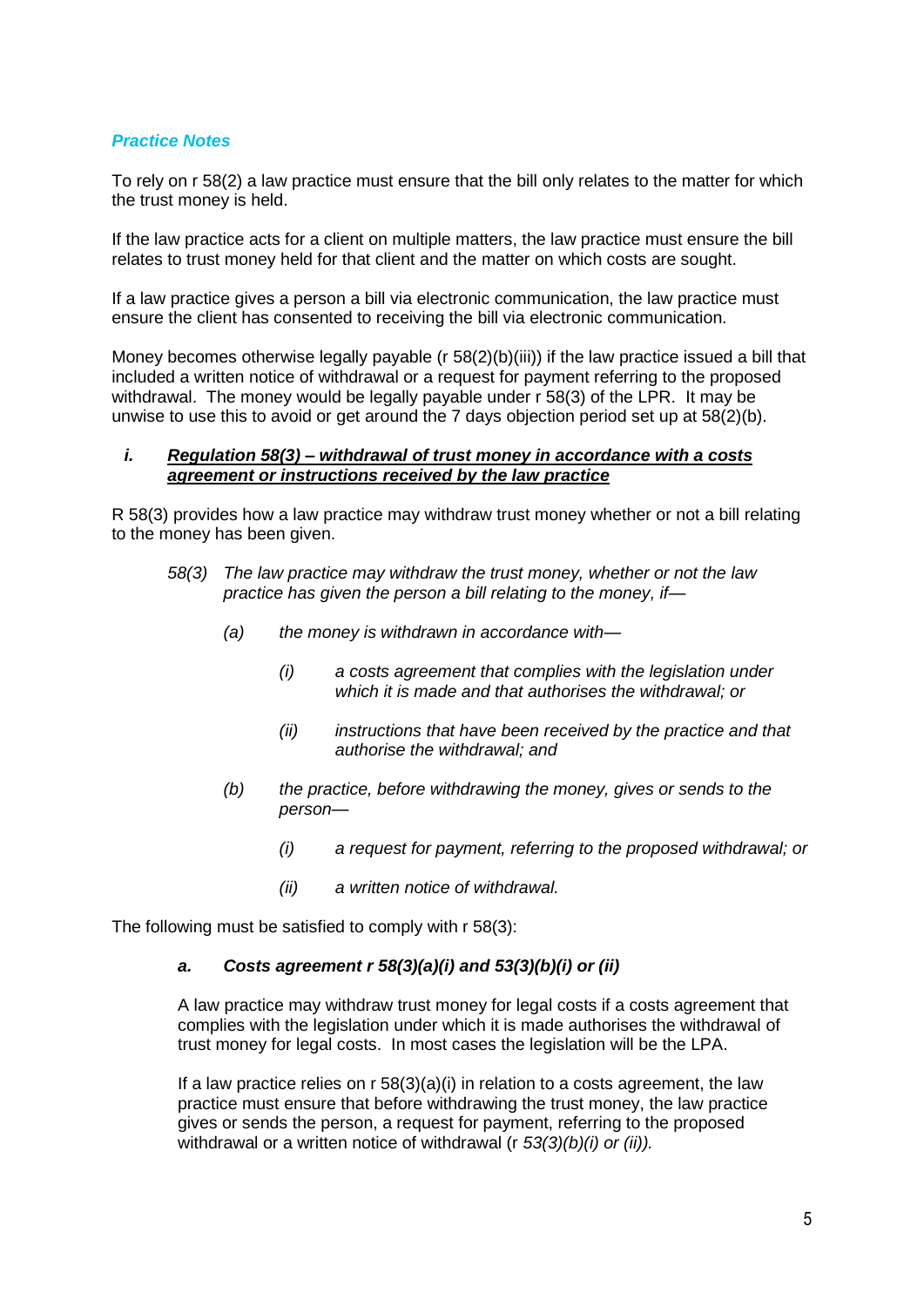If the costs agreement only allows withdrawal of part of the money, the remainder of the money might be withdrawn in accordance with r 58(2) or (4). If that is so all withdrawals are lawful (r58(5))

#### *Practice Notes*

The law practice must ensure that the making of the costs agreement complies with s 322 of the LPA.

A law practice relying on r 58(3)(a)(i) must ensure the costs agreement covers the circumstances under which the law practice is seeking to withdraw the trust money.

For example if a law practice wishes to withdraw trust money for outlays incurred by the law practice, but not yet paid, the law practice must ensure that the costs agreement covers such a situation.

The law practice and client may agree to a costs agreement that allows the law practice to withdraw trust money for outlays incurred, but not yet paid by the law practice. Such an agreement is lawful. Refer to the QLS Trust Accounting Guide for a specimen term.

A law practice must give or send the person either a request for payment, referring to the proposed withdrawal, or a written notice of withdrawal, before the money is withdrawn. It is advisable to set a time frame in the making and delivery of a request or notice that allows the client to know the monies are being withdrawn before that withdrawal occurs. To not send or give those notices means 58(3) is not complied with and the monies must not be withdrawn from trust or if withdrawn, returned to trust immediately the lack of compliance is found. Such a withdrawal may be a breach of s 249 of the LPA.

There would be nothing to prevent the process being conducted again, properly in these cases.

A written request for payment referring to the proposed withdrawal does not have to be in the form of a bill. However a bill may include a written request for payment referring to the proposed withdrawal or a notice of withdrawal (see r 58(2) above).

A law practice should consider the costs assessment provisions in Part 3.4 of the LPA, including s 335(4) and (5) of the LPA when determining whether to issue a bill with a written request for payment or notice of withdrawal or to issue a written request for payment or notice of withdrawal separate to the issue of a bill.

A request for payment, referring to the withdrawal or a written notice of withdrawal are trust records as defined in s 237 of the LPA. Trust records must be kept in accordance with s 261 of the LPA and r 59 of the LPR.

If a law practice wishes to give or send a person the request for payment or a written notice of withdrawal via electronic communication, the law practice must ensure the client has consented to receiving communications via electronic communication.

If a law practice relies on r 58(3) to withdraw trust money for legal costs owing to the law practice in the form of disbursements incurred but not paid by the law practice, the law practice must ensure it deals with the money in the way authorised by the client i.e. the payment of legal costs.

If the law practice does not deal with the money in the way authorised by the client, then the requirements of r 58(3) will not be met. The law practice must return the money to the trust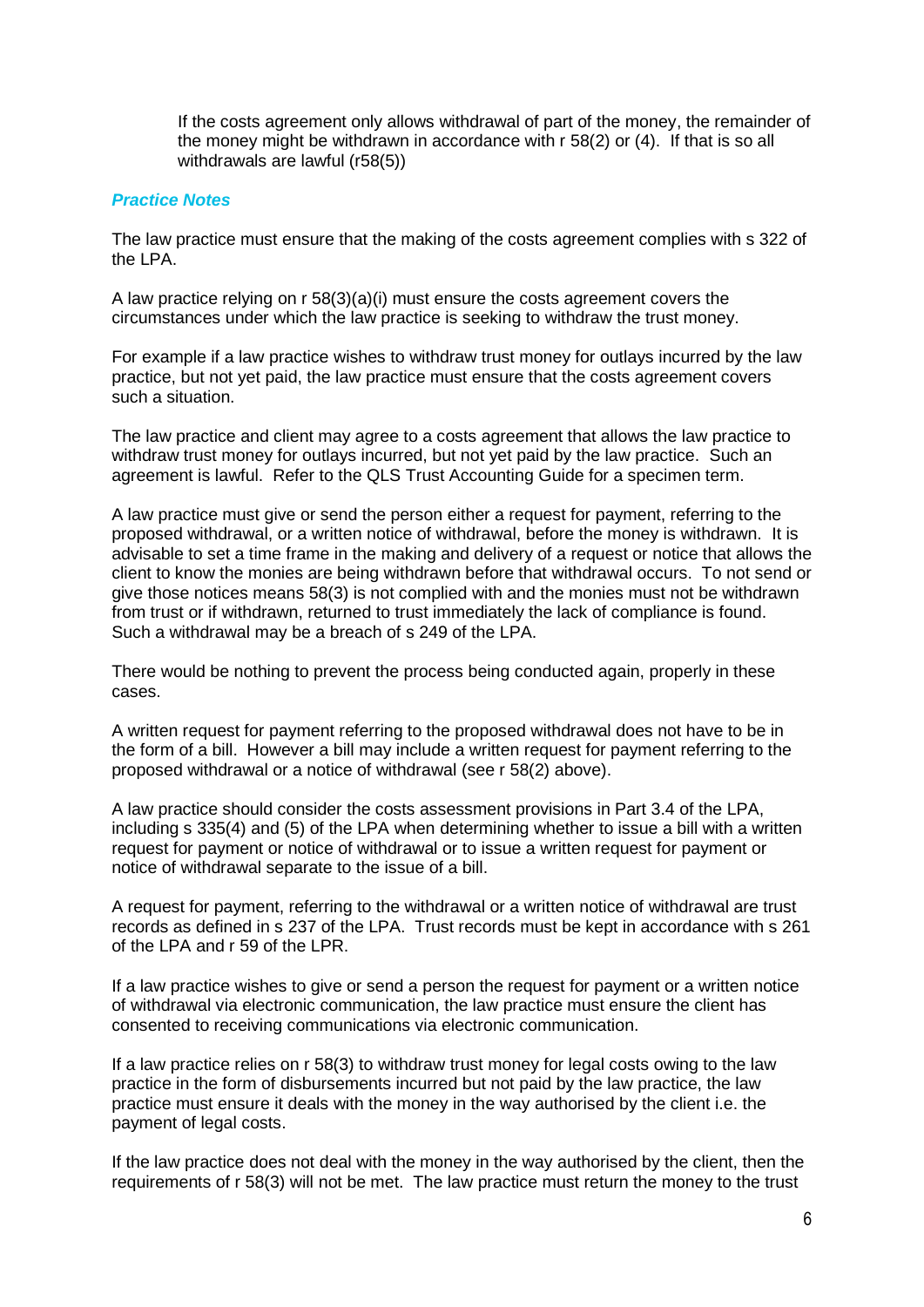account and report the irregularity as required under s 260 of the LPA. Failing to return the money to trust may contravene s 257, mixing trust money with other money

#### *b. Instructions received by the law practice authorising the withdrawal of trust money r 58(3)(a)(ii) and 53(3)(b)(i) or (ii)*

A law practice may withdraw trust money for legal costs if an instruction has been received by the law practice authorising the withdrawal of money for legal costs.

If an instruction is given in writing, it must be kept as a permanent record (r 58(6)(a)).

If the instruction authorising the withdrawal of trust money for legal costs has not been provided in writing, the instruction must be confirmed in writing either before the withdrawal of the trust money, or within 5 working days after the withdrawal of trust money and a copy must be kept as a permanent record (r 58(6)(b)).

Permanent records must be kept in accordance with s 261 of the LPA.

If a law practice is seeking to rely on  $r$  58(3)(a)(ii) in relation to an instruction authorising the withdrawal of trust money, the law practice must also ensure that before withdrawing the trust money, the law practice gives or sends the person, a request for payment, referring to the proposed withdrawal or a written notice of withdrawal (r *53(3)(b)(i) or (ii)).*

### **Practice Notes**

The request for payment referring to the proposed withdrawal or a written notice of withdrawal does not have to be in the form of a bill.

The person ought to know and the instruction should record the sum to be paid when the instruction is sought and given.

The regulation requires the instruction and a request for payment or written notice of withdrawal before the withdrawal can be made. It does not contemplate only an instruction. To take the money over in reliance only on an instruction without the request or notice may be a breach of s 249 of the LPA.

It is advisable to set a time frame in the making and delivery of a request or notice that allows the client to know the monies are being withdrawn before that withdrawal occurs.

If the request or written notice must specify the amount to be taken, if an amount is recorded in the instruction and that amount is exceeded by the request or written notice a fresh instruction must first be obtained.

If a law practice wishes to give or send a person the request for payment or a written notice of withdrawal via electronic communication, the law practice must ensure the client has consented to receiving communications via electronic communication.

If a law practice withdraws trust money relying on r 58(3)(a)(ii) but does not comply with r 58(6) the law practice will be in breach of s 249 of the LPA.

If there is a deficiency in the costs agreement or instructions authorising withdrawal, the law practice may be able to withdraw the legal costs if the requirements set out in r 58(4) are met (see r58(5)).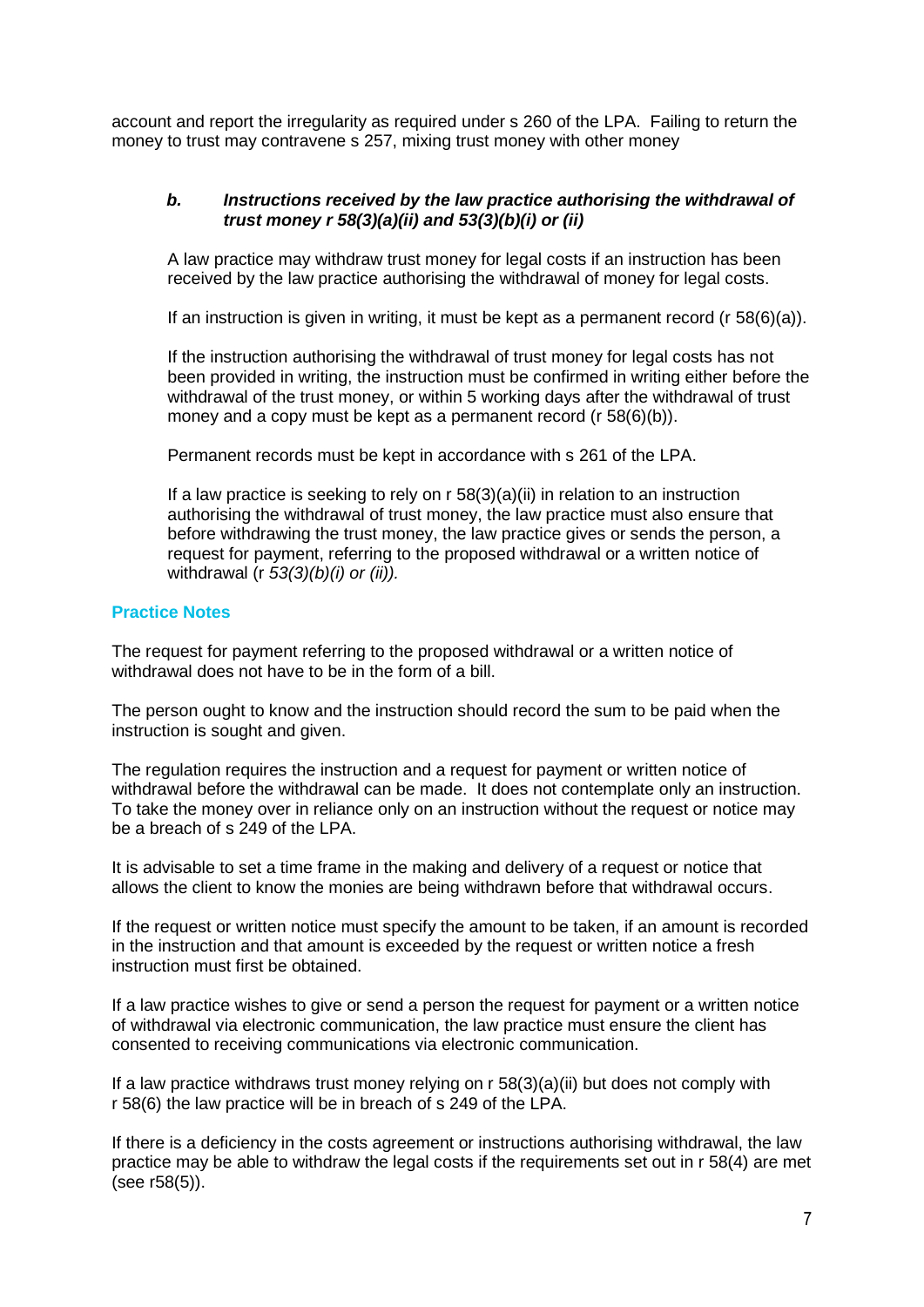#### *ii. Regulation 58(4) withdrawal of trust money by way of reimbursement of money already paid by the law practice.*

For the purposes of r 58(4), money is taken to have been paid by the law practice on behalf of the person when the relevant account of the law practice has been debited (r 58(7) of the LPR).

The law practice may withdraw trust money pursuant to r 58(4) if the money is already owed to the law practice by way of reimbursement of money already paid by the law practice on behalf of the person.

- *58(4) The law practice may withdraw the trust money if—*
	- *(a) the money is owed to the law practice by way of reimbursement of money already paid by the law practice on behalf of the person; and*
	- *(b) the practice, before withdrawing the money, gives or sends to the person—*
		- *(i) a request for payment, referring to the proposed withdrawal; or*
		- *(ii) a written notice of withdrawal.*

Before the law practice withdraws the trust money, the law practice must give or send a request for payment, referring to the proposed withdrawal or a written notice of withdrawal  $(r 58(4)(b)(i)$  or  $(ii)$ ). To take the money from trust without the request or notice may be a breach of s 249 of the LPA.

It is advisable to set a time frame in the making and delivery of a request or notice that allows the client to know the monies are being withdrawn before that withdrawal occurs.

A written request for payment referring to the proposed withdrawal does not have to be in the form of a bill. However a bill may include a written request for payment referring to the proposed withdrawal or a notice of withdrawal.

A law practice should consider the costs assessment provisions in Part 3.4 of the LPA, including s 335(4) and (5) of the LPA when determining whether to issue a bill with a written request for payment or notice of withdrawal or, issue a written request for payment or notice of withdrawal separate to the issue of a bill.

If a law practice withdraws trust money relying on r 58(4) but does not comply with r 58(4) or 58(7), the law practice has not satisfied r 58 and will be in breach of s 249 of the LPR.

#### **Practice Notes**

A request for payment, referring to the withdrawal or a written notice of withdrawal are trust records as defined in s 237 of the LPA. Trust records must be kept in accordance with s 261 of the LPA and r 59 of the LPR.

If a law practice wishes to give or send a person the request for payment or a written notice of withdrawal via electronic communication, the law practice must ensure the client has consented to receiving communications via electronic communication.